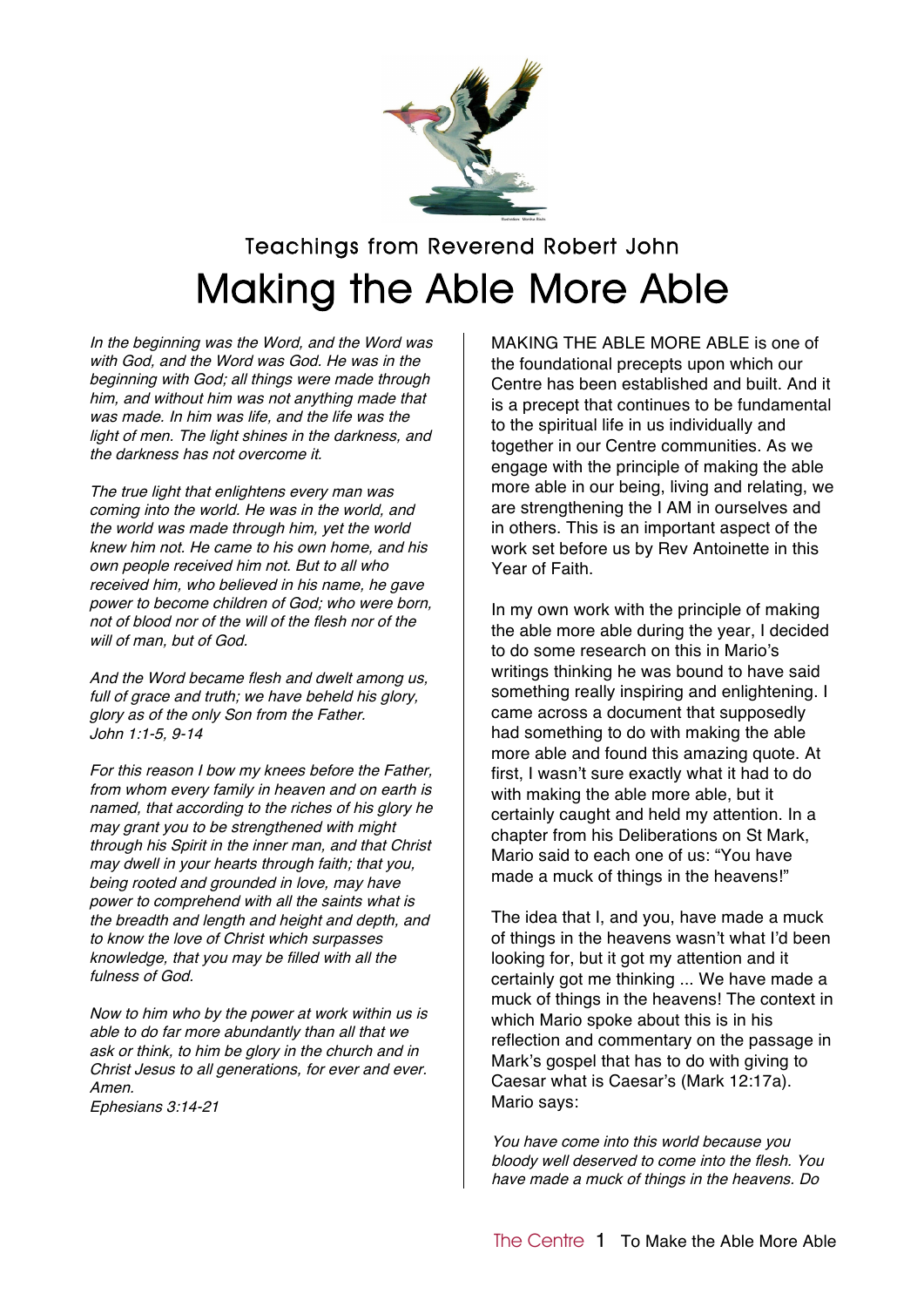you think that the Lord has sent you down into this world to take it easy, or to have it easy? He sent you to learn <sup>a</sup> particular lesson. The lesson is how to handle your own affairs. If you cannot handle your own affairs in the world, how will you be able to handle the affairs of the kingdom of heaven?

The work of learning to handle our life and our affairs here in this earthly incarnation is quite a challenging thing that Mario places before us. For if we can't do that, then there is no way we are going to be able to handle the things of the spirit. Part of the work of us becoming more able is learning more about the capacity to deal with the affairs of our life here in this world as a basis and as a foundation for spiritual unfoldment. Ableness, on time, you are of no use to spirit. If you can't deal with the basic things in your existence then the spirit is unable to work through you. You are unable, incapable of being a living expression in which the power of Christ can become manifest here in this earth. That's quite a challenging thing for each of us to consider for there are areas where we are not able, where we have some degree of ability but where more is needed. We can each identify these things and work to develop them. By identifying the ability that we do have, and by working with that, it is added to, it is strengthened. However, that work begins first and foremost here in the flesh.

first and foremost, begins with living in the flesh, living well here on this earth, here in this world, and establishing a very real and substantial basis for the working of spirit.

The Centre motto of making the able more able is

something that we can indeed apply to ourselves and within our own being. It is not just about our relationships with one another. First of all it needs to be about our relationship with our own self. What is it that is able within us? We must identify that point of ableness within us for ourselves. It will be different for each one of us, and for each of us that ability may be different aspects of our being at different times of our life. What is the able within me? What is the able within you? By identifying this, by working with it, by making use of it and manifesting it you become more able; we each become more able.

In his Deliberations on St Mark, when Mario was talking about us learning to handle our earthly affairs, he didn't just briefly comment on this and then swiftly change his direction back to 'more spiritual things'. He went on and on for pages and pages about our earthly living in very fundamental and basic ways. He talked about money. What you do with your money? For if you can't look after your money and manage your finances, then you are of no use to spirit. If you can't turn up to things

What is it that is able within us? We must identify that point of ableness for ourselves. It will be different for each one of us, and for each of us that ability may be different aspects of our being at different times of our life. What is able within me? What is able within you? By identifying this, by working with it, by making use of it and manifesting it you become more able; we each become more able.

> Cast your mind back to creation, and since you probably can't consciously remember the actual experiences of the creation, remember what you have read about it in the book of Genesis. There in the creation story we are told that we are created in the image of the divine. Within our earthly existence, within our flesh lies a spiritual identity which connects us with the spiritual worlds. Living in the flesh we have to be very connected with the work of actually being present in our lives, but we also have to be mindful of the spirit that makes itself manifest in and through our earthly existence.

> In New Testament Greek, the word for 'able', the word for 'ability' is the Greek dunamis. In our bibles, dunamis is often translated as 'power', sometimes as 'might', and sometimes as 'able' and 'ability'. We probably recognize words in English that come from the Greek root *dunamis*: dynamite. dynamism, dynamic. So there is a hint to us about what our ableness needs to be. It needs to be dynamic. We need to be dynamic. We need to have the power to change things, and to shape and mould our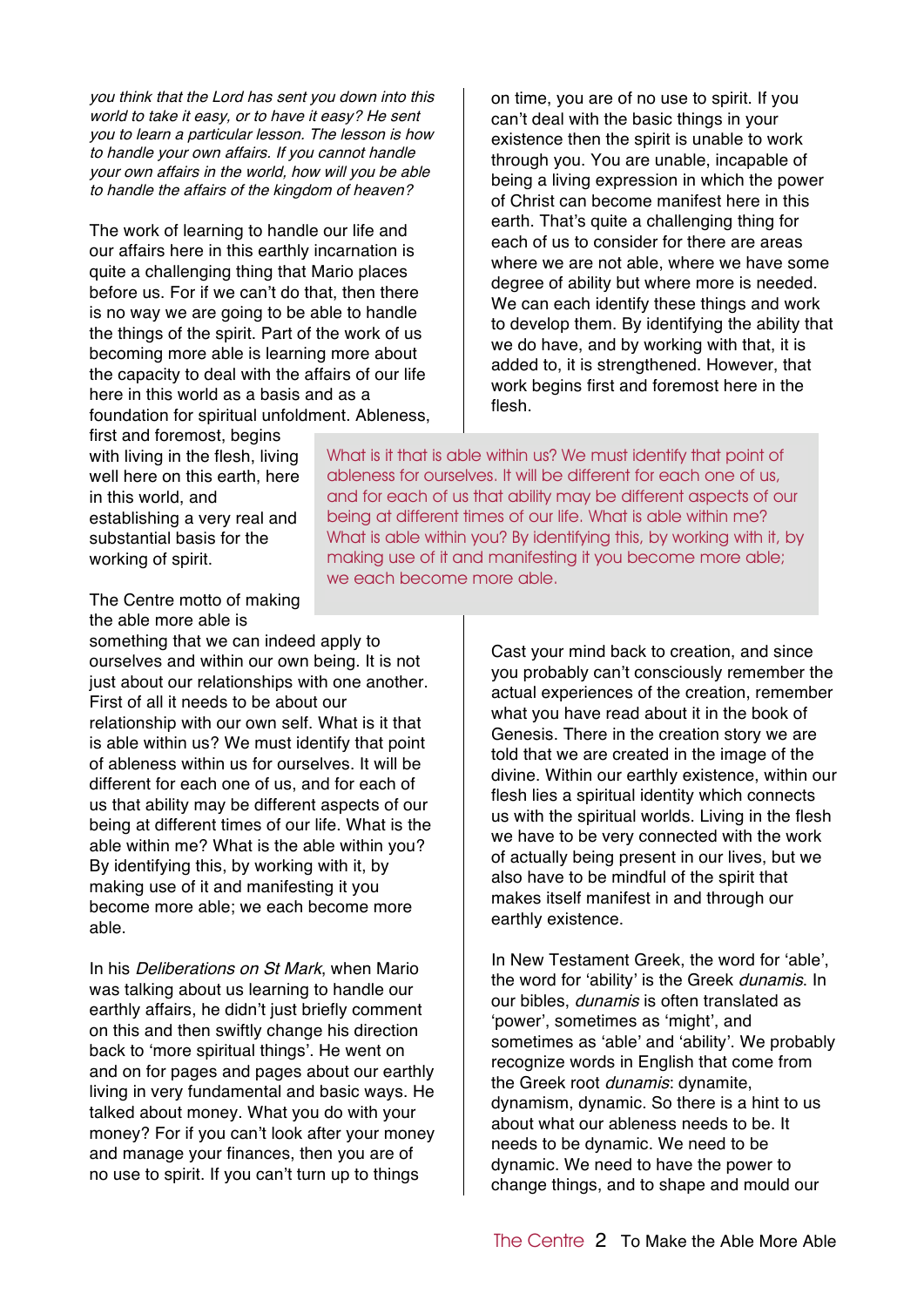lives. Sometimes that might mean demolishing something within ourselves to make way for the new. Or it might be mining for the riches of our being through the spiritual power that comes to us in our ability. Reflect on the various ways dynamite and dynamic energy are used.

The word *dunamis* means more specifically 'power from action', and it is power from the action of the divine in us. In the text from Ephesians we read:

... that according to the riches of his glory he may grant you to be strengthened with might (that is the word dunamis – power, might, ability, ableness) through his Spirit in the inner man Ephesians 3:16

Power is granted to us by Christ, and it is strengthened within us by Christ. But to be strengthened, it first needs to be there. We have the task of establishing the beginnings of ableness, the beginnings of ability within us, if Christ is going to empower that, and empower us that we may work with spiritual power in our life. Paul goes on to say:

Now to him who by the power (ie dunamis) at work within us is able (again dunamis) to do far more abundantly Ephesians 3:20

working from the Greek word *energeia* energy, vitality!

If we look at the Greek New Testament and other classical Greek texts connected with the use of the word *energeia* we get a much fuller sense of what it means to be working with the ability within us. This word *energeia* is used to described that which is abundantly, radiantly and vividly alive. We need to work with those things within us that are abundantly, vividly and radiantly alive. It describes action rather than inaction. It is used to talk about a person who is on duty in their profession or their calling. It is about being ready for action, being ready to respond with that we are called to live out.

The word *energeia* is used in a military sense as well, to talk about being on active service. It is used to talk about being industrious, efficient and fit for active service. It is used to describe a vigorous attack, an effective weapon, a march that is made with rapidity. We need to be active, we need to be effective, we need to be vigorous. We need to be able to move in our lives with speed; to respond promptly to the challenges that confront us.

Energeia is also used in relation to agriculture, where it describes land which is

Each of the varied and different uses of the word 'energeia' gives us insight into how we can work with the ability, the power that we identify within ourselves. This working or power or ableness within us is about vitality, activity, efficiency. It is about effectiveness in our activity. It is about action that produces results. It is about action that produces the desired and purposed result. It is about action that is actual, not just potential ...

cultivated and therefore productive. It is used to describe a mine in which minerals are produced. A mine that hasn't been worked out, mined out, as yet. It is used to describe money and capital that isn't just left laying somewhere but is actually

Here Paul links two things together. Dunamis which is 'ableness', 'power', 'might', with the word 'work' – in Greek, energeia. Often Paul talks about power in relation to work and the working of power within us.

There is a strong connection between ability and working, and we can probably sense, even if we haven't studied New Testament Greek, something of the nature of that

used and invested in order to generate interest. It is used to describe a mill in working order. And it is used to describe the working day rather than the sabbath day which is a day of rest.

Each of these varied and different uses of the word *energeia* give us insight into how we can work with the ability, the power that we identify within ourselves. This working or power or ableness within us is about vitality, activity, efficiency. It is about effectiveness in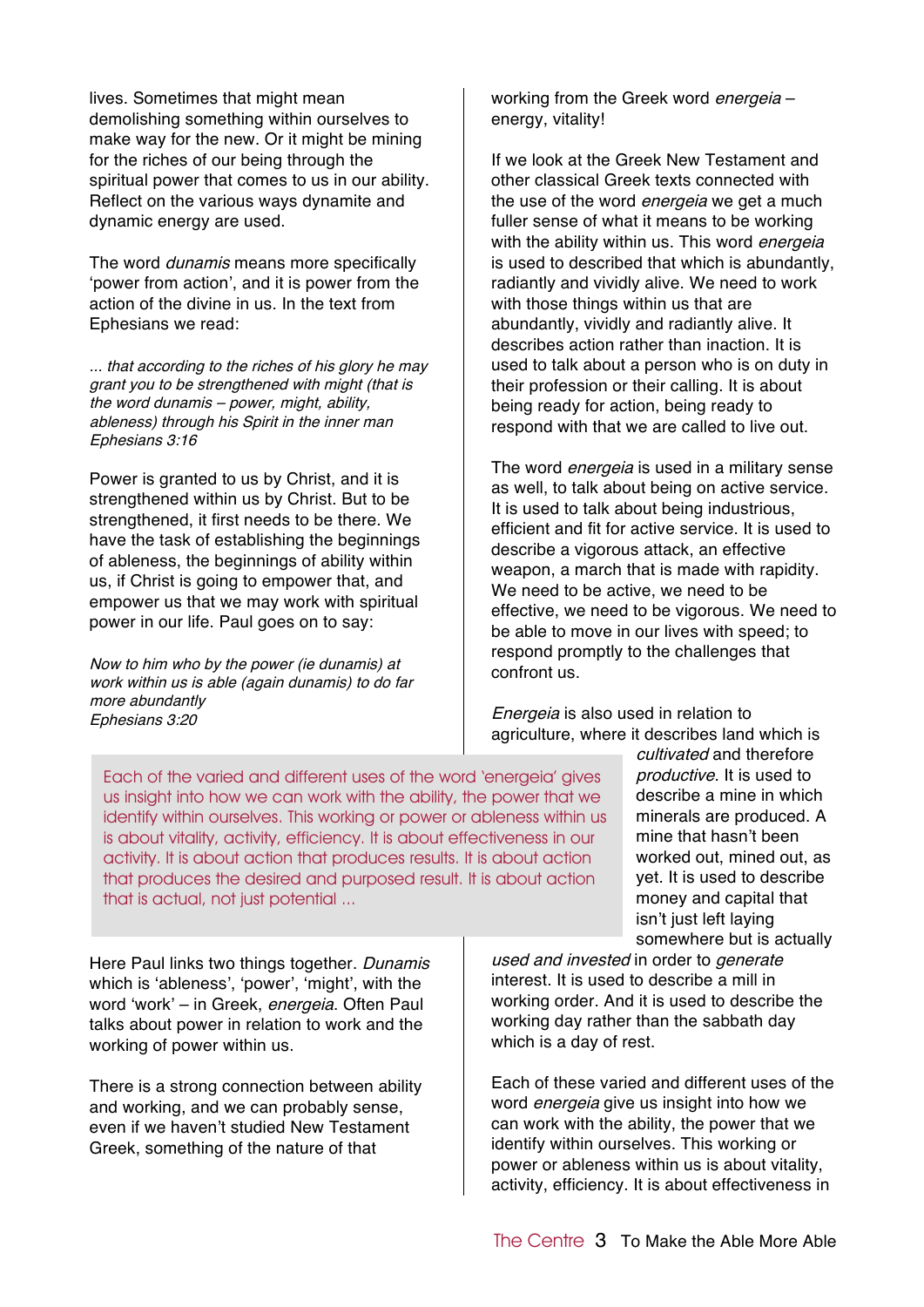our activity. It is about action that produces results. It is about action that produces the desired and purposed result. It is about action that is actual, not just potential. This word is used about those gifts and qualities within us that we have actually already manifest. Not the ones that are there as a seed and we might someday manifest if we get round to it, or when circumstances suit us.

This word *energeia* – this working of power, this working of ableness – speaks about the demonstration of our inner characteristics through our deeds, and through the character that we build up and express in our life. It is about goodness and efficiency combined to produce effective and purposeful action in our being, living and relating.

Energeia talks to us about something that has been done actively, purposefully, consciously rather than something that is merely suffered or endured or experienced. We are required to be engaged in our lives, to be engaged in whatever we do. Not to be victims or helpless or swayed by the things that come to us, but to deal with our lives.

In Ephesians 3:17 we read that Paul prays for us:

... and that Christ may dwell in your hearts through faith.

The 'dwelling' that Paul is talking of relates to a Greek term with the meaning of 'permanent residence' – permanent rather than temporary residence. It is about us building a permanent place for Christ within us, not just something temporary where we respond one moment because of an impulse

within us, and then forget about it. Then there is no longer any dwelling place. We often use the word 'abiding' with that sense of

permanent residency. It is about Christ's presence abiding with us in an ongoing and permanent manner. It is about us inviting that presence, because Christ doesn't enter into our being through force. He responds to our openness, our readiness and our invitation to him to abide with and within us.

In the Prologue to John's Gospel are words we all know:

To all who **received** him, who believed in his name, he gave power (the ability) to become children of God.

We need to invite Christ into our hearts. We need to receive him, and make our hearts and our minds a permanent, abiding dwelling place for his presence. In doing that, ability will be given to us and we will receive the spiritual power to exercise our divine inheritance, that image of divinity established within our being at the very creation of this world.

Paul goes on, in his Letter to the Ephesians, to talk about this presence of Christ strengthening the ability that is within us. One of the ways in which we strengthen Christ's abiding presence is through sharing in the mysteries of bread and wine. Often, when we distribute the bread and the wine, we use words like "May Christ be strengthened within you", "May the presence of Christ be strengthened within you", or "May the presence of Christ continue to grow within you".

The passage from Ephesians is a prayer that Paul prays for unity. It is a prayer for unity within self. It is a prayer for unity with one another. It is a prayer for unity between groups and nations. It is a prayer for unity between the flesh and the spirit, between the heavens and the earth. It is a prayer for us as individuals, and it is a prayer for us as the community of Christ, his church.

When we establish ability within us, when we built that ability within us, then greater ability, greater power will be added ...

> Paul, as we know from his writings, has an image of the church which he describes as the body of Christ. We are the body of Christ: Christ the head and we the members, the body that lives and works and functions in unity and according to the purpose bestowed upon each one of us, each aspect of Christ's body. For us to be that body of Christ we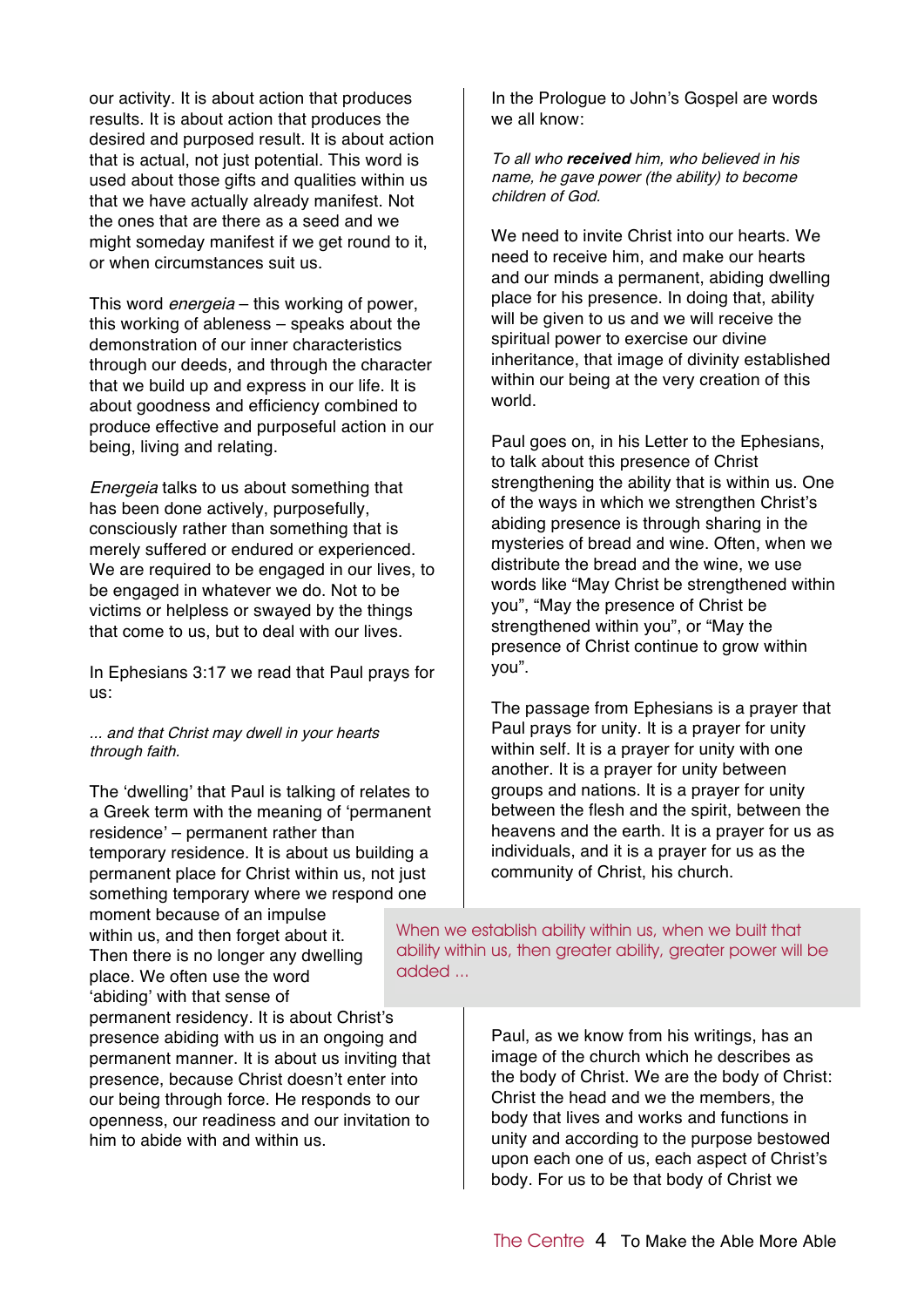must be able, we must be active and purposeful, we must be effective in what we do and what we manifest. Only then is the spirit of Christ fully manifest in this world. Christ is the head, the consciousness. And we are the body that – through our work and through our ability – gives expression and manifestation to what that immense consciousness holds. In order for us to achieve this, though, we must be able, for then to our ability Christ will add his ability, his dynamic power. He will make the able more able.

Remember the parable of the talents, and how the talents get doled out? Someone gets one and someone else gets five, and someone else gets ten. Later there is the reckoning of what people have done with the talents they each received. Towards the end of that parable, Christ says:

For to every one who has more will be given, and he will have abundance; but from him who has not even what he has will be taken away. Matthew 25:29

To make the able more able within us we have to establish our ability to live in this world with a consciousness of Christ's presence shaping and forming and guiding our expression and our living. When we establish that ability within us, when we build that ability within us, then greater ability, greater power will be added.

May we each strive to make ourselves more able, for then Christ can add spiritual power to our ability. Then we can truly become his active, living, purposeful presence in this world. Then we can be the body of Christ.

So shall it be

An address for the Cosmic Mass 31<sup>st</sup> August 2008



Published by ICA Press – the publishing division of The Centre The Independent Church of Australia The Independent Church in New Zealand Het Esoterisch Christelijk Centrum in The Netherlands

MAKING THE ABLE MORE ABLE is one of the foundational precepts upon which our Centre has been established and built. And it is a precept that continues to be fundamental to the spiritual life in us individually and together in our Centre communities. As we engage with the principle of making the able more able in our being, living and relating, we are strengthening the I AM in ourselves and in others.